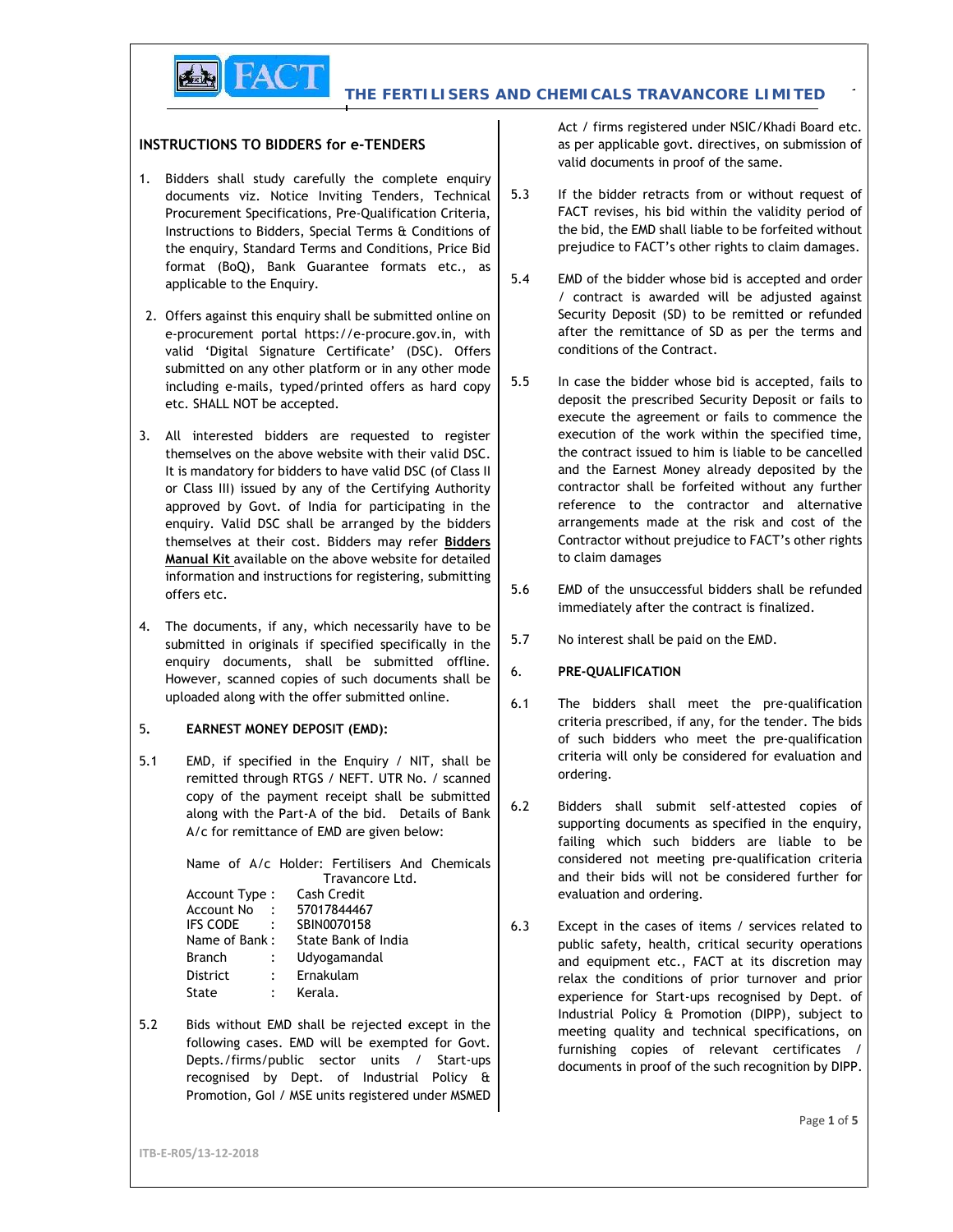

#### **THE FERTILISERS AND CHEMICALS TRAVANCORE LIMITED**  $P = \begin{bmatrix} 1 & 1 \\ 1 & 2 \end{bmatrix}$

- 7. The vendor shall confirm their adherence to  $|v|$ . technical specifications and other terms and conditions of the enquiry documents forming part  $\vert$  vi. of this enquiry by furnishing duly filled in  $\begin{bmatrix} \text{Complines of } \\ \text{Complines of } \\ \text{Complines of } \\ \end{bmatrix}$ Compliance Statement. Deviations to the enquiry terms and conditions, if any, shall be specified therein.
- 8. Technical Brochures, if any, of all items quoted shall be attached along with the offer. Detailed instruction manuals should accompany supply of items.
- 9. The approximate weight and size of the offered items shall be indicated in the bid.
- 10. Transit insurance shall be in the scope of FACT, unless specified otherwise.
- 11. The payment term offered shall be as specified in the enquiry. Unless otherwise specified, the payment term shall be 100% after receipt and acceptance of the items at FACT Stores.
- 12. If the situation so warrants, the purchaser reserves the right to accept any part of the offer or portion of the quantity offered and the bidder shall supply the same at the rate quoted.
- 13. **SUBMISSION OF BIDS**
- 13.1 Bids shall be submitted in two parts or in single part as specified in the Enquiry**.**
- 13.2 **TWO PART BIDDING**

Bids shall be submitted in two parts, if specified in the Enquiry, as follows:

13.2.1 **PART-A: PRE-QUALIFICATION cum TECHNO-COMMERCIAL BID.**

This part shall contain:

- i. Scanned copy of EMD Instrument / claim for exemption with supporting documents.
- ii. Pre-qualification format duly filled in along with  $\begin{bmatrix} 13.3 \end{bmatrix}$ self-attested scanned copies of supporting documents as specified in the enquiry or claim for exemption as per Cl. 6.3 above with supporting documents.
- iii. Techno-Commercial Offer.
- iv. Drawings, technical specifications, data sheets, catalogues/technical brochures etc. as per Enquiry, as applicable.
- Technical Check-List duly filled in.
- Compliance Statement duly filled in.
- UN-PRICED PRICE BID duly filling all relevant columns for P&F, taxes, duties and any other charges, as applicable, as percentage of the basic price quoted, but without mentioning prices. Against each line item the bidder shall mention 'QUOTED' or 'NOT QUOTED' as the case may be.
- 13.2.2 **Part-B: PRICE BID**

This part shall contain Price Bid i.e. Bill of Quantity (BoQ) attached to the enquiry filling all relevant information such as, name of the bidder, and basic price, P&F, taxes, freight etc.as called for each line item.

- 13.2.3 The priced BoQ shall be uploaded strictly in the format attached with the enquiry, failing which the offer is liable to be rejected. Renaming or changing format of the BoQ sheet will not be accepted by the System.
- 13.2.4 Please fill-in all the relevant fields. Blank fields in the uploaded BoQ shall be taken as that particular tax / duty / charge is not applicable or as included in the basic price. No claim afterwards will be entertained.
- 13.2.5 Prices shall be quoted only in the prescribed BoQ and those indicated elsewhere, if any, shall not be considered.
- 13.2.6 Bidders shall quote the unit prices in figures strictly in the order of serial numbers and units as per the Price Bid (BOQ). The rates of all applicable taxes/duties shall be clearly indicated. The Price Basis shall be indicated in Part-A and the break-up of all expenses shall be furnished in Part-B to facilitate evaluation. The prices shall be firm without any escalation on any account till the order is completely executed.
- 13.2.7 **BoQ shall be uploaded only in Part B**

# 13.3 **SINGLE PART BIDDING**

Bids shall be submitted with all the documents as specified in Part-A & Part B above in a single part.

13.4 All parts of the Bid shall be uploaded with all relevant documents **before due date & time** in the above portal. The system does not allow submission of bids or any other document forming part of the bid after the due date & time of bid submission. Non-submission of any document or submission of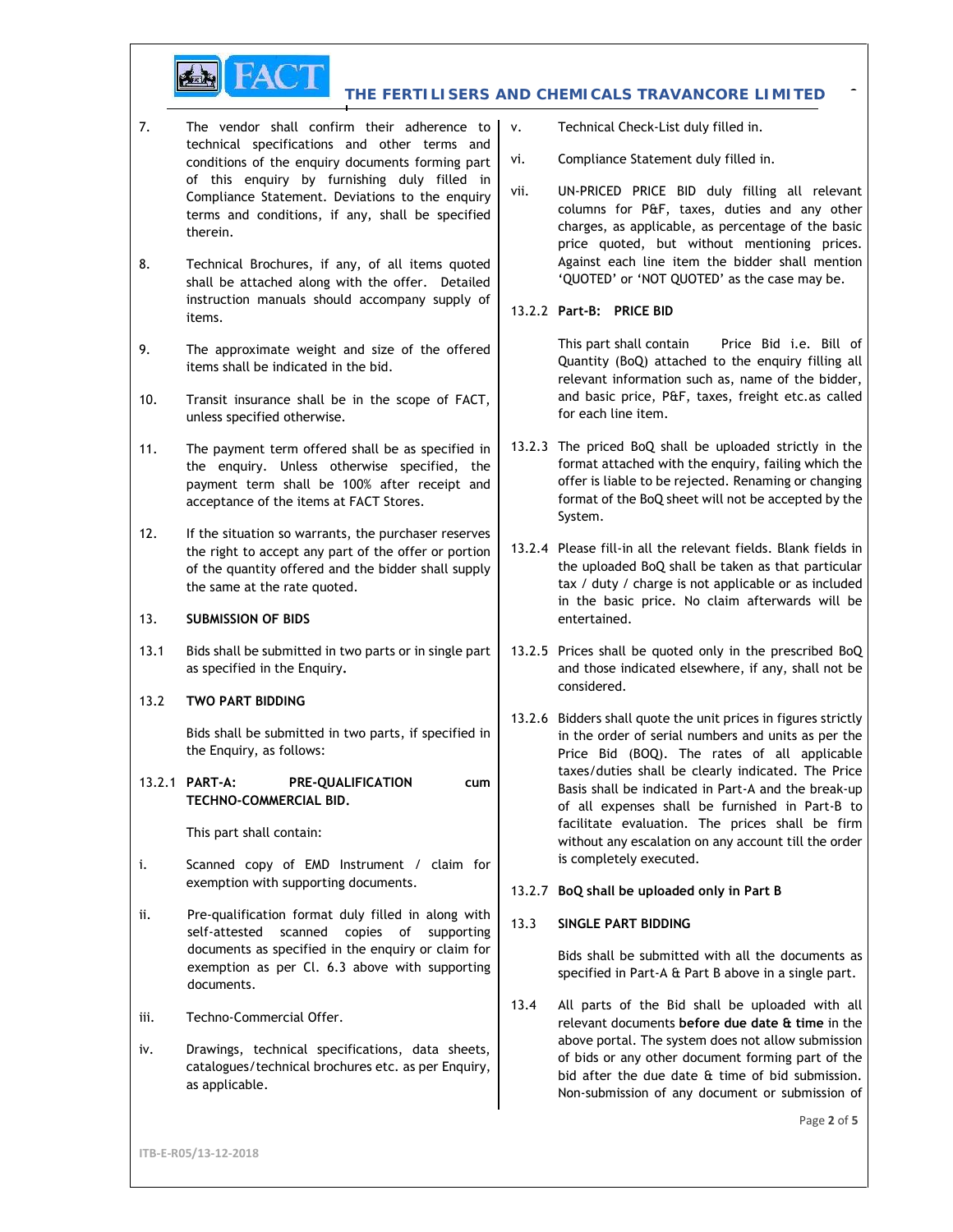

#### **THE FERTILISERS AND CHEMICALS TRAVANCORE LIMITED**  $P = \begin{bmatrix} 1 & 1 \\ 1 & 1 \end{bmatrix}$

incomplete documents may result in rejection of offers.

13.5 Timely submission of offers along with all the 14.6 relevant documents online is the responsibility of the bidders. The bids shall be submitted well in advance to avoid last minute issues like non availability of internet, server etc., FACT shall not be held responsible for bidder's inability to submit<br>documents in time due to nower failure 15. documents in time due to power failure, non-availability of internet etc., and for incomplete submission of offers or non submission of any documents forming part of the offers.

## 14. **GOODS & SERVICE TAX (GST)**

- 14.1 FACT's provisional Id in the state of Kerala is  $\begin{vmatrix} 15.2 \end{vmatrix}$ 32AAACT6204C1Z2. The bidder shall furnish the following details in the offer:
- i. Place of supply
- ii. Address of the supplier billing the item if it is  $\begin{bmatrix} 15.4 \end{bmatrix}$ different from (i) above.
- iii. GST rates applicable for each item / service.
- iv. HSN/SAC codes applicable for each item/ service.
- 14.2 In the case of unregistered supplier, a declaration to that effect with reasons thereof shall be  $\vert$  15.5 furnished.
- 14.3 In the event of an order, the seller shall
- i. submit GST compliant tax invoice to FACT along with supply and ensure uploading the same as per statute in the prescribed time limit and
- ii. file monthly returns in time enabling FACT to claim  $\begin{bmatrix} 16.1 \end{bmatrix}$ input tax credit.
- 14.4 GST charged by the supplier/contractor shall be released separately to the supplier/contractor only after filing of
- i. the outward supply details & the monthly return on GSTN portal by the supplier / contractor and
- ii. on matching the input tax credit to such invoice with the corresponding details of outward supply of the supplier / contractor.
- 14.5 In case FACT incurs any loss or liable for any  $\vert$  17. interest, penalty etc. due to denial / reversal of  $\begin{bmatrix} 17.1 \end{bmatrix}$ such input tax credit in respect of the invoice submitted by the supplier / contractor, for the reasons attributable to the supplier / contractor,

the same shall be recovered from the supplier / contractor.

Further in case FACT is deprived of the input tax credit due to any reason attributable to the supplier / contractor the same shall not be paid or recovered, if already paid to the supplier / contractor.

## 15. **OVERSEAS VENDORS**

Overseas vendors shall note the following while quoting:

- 15.1 Vendor shall quote CFR Cochin (Kochi), India basis.
- Shipping terms referred to shall be governed by the definitions of latest INCOTERMS.
- 15.3 Please mention the Country of Origin, location of works, shipping point(s) / port of shipment and Banker's address in the offer.
- Seller shall be responsible for all taxes, duties and levies chargeable to export of goods in the country of origin and / or upto Port of Shipment / Gateway Airport. All taxes and duties in India shall be borne by FACT, excluding those for free replacements due to short shipment / guarantee failure etc.
- Agency commission, if any, shall be clearly indicated in the offer with full address of the Indian Agent. The rate of agency commission, included or payable extra is to be clearly indicated in the offer and shall be shown separately in the Invoice also. Agency commission shall be paid in Indian Rupees.

# 16. **BID OPENING**

- The bids of all bidders (only Part-A in the case of two-part bidding) who submit their Bid by the due date and time shall be opened online, on the specified bid opening date & time
- 16.2 In the case of Two Part Bidding, Part-B Price bids of bidders whose Part-A bid is found acceptable based on pre-qualification and techno-commercial evaluation only will be opened on a subsequent date. Price bid opening date & time shall be intimated to the qualified bidders by email, SMS etc. through the system.

## 17. **PURCHASE PREFERENCE**:

FACT reserves the right to allow Purchase Preference to Public Sector Enterprises or any other firms as admissible under the existing Government Policy/rules.

**ITB-E-R05/13-12-2018**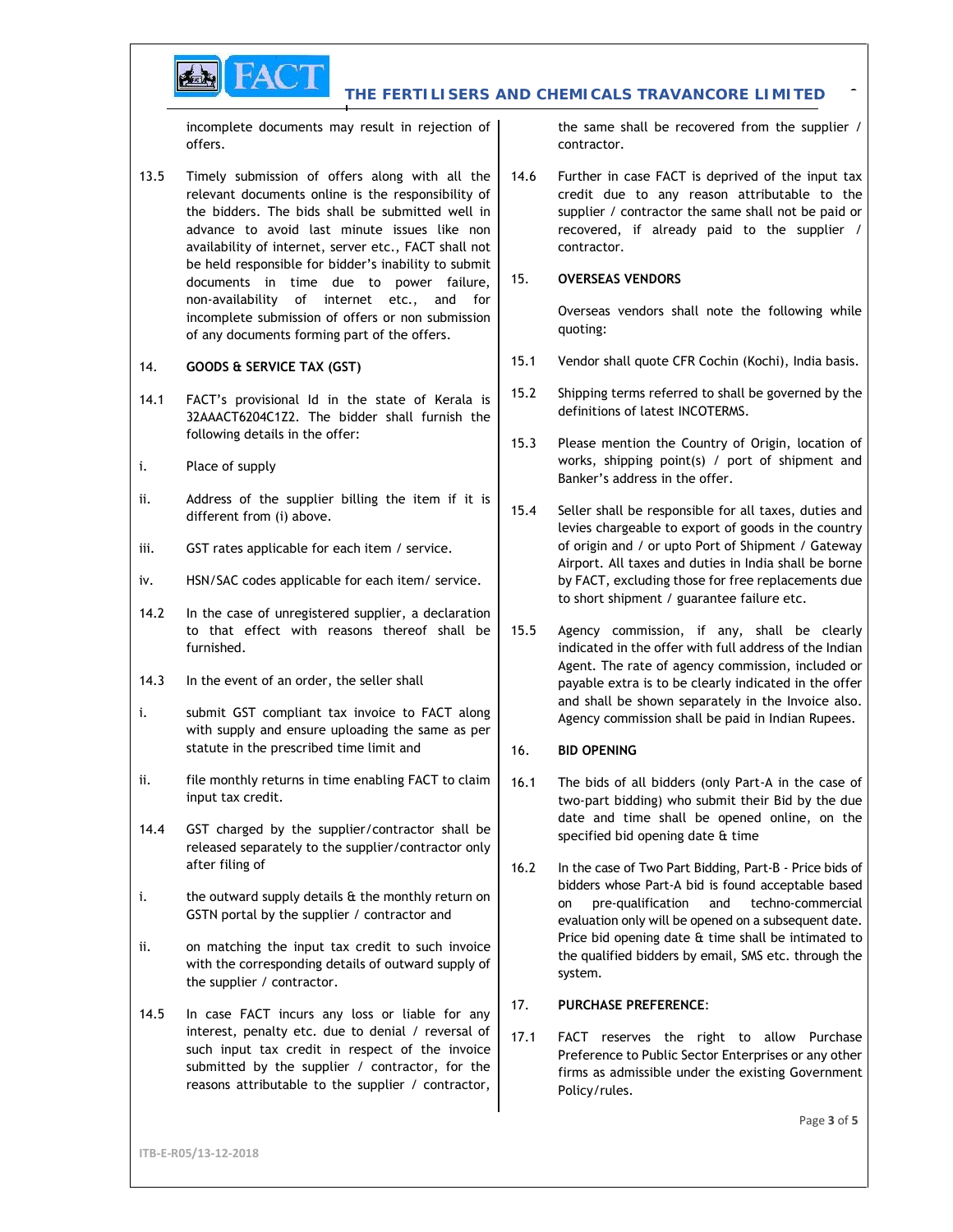

#### 17.2 **MSE UNITS**

- 17.2.1 Firms registered under MSMED Act shall be extended benefits under public procurement policy for MSEs and such other provisions effected by GoI from time to time, as applicable, (hereinafter called 'the Policy') including special benefits to  $\begin{array}{c|c} 19.4 \end{array}$ called 'the Policy') including special benefits to MSE firms owned by SC/ST and women entrepreneurs, on furnishing relevant documents as proof.
- 17.2.2 MSE bidders shall declare their UAM number in the 20.1 CPP Portal, failing which such bidders will not be able to enjoy the benefits as per the Policy.
- 17.2.3 When supply / service as per the tender is divisible in nature, MSEs quoting within the price band  $\begin{bmatrix} 21 \end{bmatrix}$ prescribed in the Policy shall be allowed to supply / execute a portion of the requirement as prescribed  $\begin{bmatrix} 21.1 \end{bmatrix}$ in the Policy, subject to conditions as mentioned in the Policy.
- 17.2.4 When supply / service as per the tender is non-divisible or non-splitable in nature, MSEs quoting within the price band prescribed in the Policy (in ascending order) may be awarded full  $/$  22. complete supply of total tendered value to such  $\left| \right|$  22.1 MSEs, subject to conditions as mentioned in the Policy.

#### 18. **DEVIATIONS:**

18.1 Bidders are requested not to deviate from enquiry terms & conditions as set out in the enquiry documents / enquiry, such as submission of security  $\begin{bmatrix} 22.2 \end{bmatrix}$ deposit, performance bank guarantee, delivery period and payment terms indicated in the enquiry. Offers with deviations in SD clause are liable to be rejected, unless specific exemption is available to any bidder by virtue of any valid govt. Notification *l* policy. Suitable price loadings shall be done as  $\vert$  22.3 specified in the enquiry. No advance payment will be made.

## 19. **STANDARDS:**

- 19.1 All the Bids and correspondence, including but not limited to drawings, bill of materials, spare parts list, lubrication requirements, instruction booklets, etc., shall be in English language only.
- 19.2 Bidders shall quote/supply only acceptable makes of equipment/items as indicated in the enquiry,  $\vert$  23.1 wherever applicable.
- 19.3 Where a brand name with the phrase 'Or Equal' has been used in the Enquiry, bidders may offer

alternative equipment and materials, which have similar characteristics and provide performance and quality equal or superior to that of the specified brand. Supporting documentation shall be provided.

All weights and dimensions shall be in metric system only, unless otherwise specified in the enquiry documents.

## 20. **BANK GUARANTEES:**

All Bank guarantees shall be submitted as per the relevant formats attached and shall be issued/confirmed by a nationalized / scheduled bank in India.

## 21. **COMPLETION PERIOD:**

The bidder shall quote completion period for supply and commissioning of the equipment / system (if specified in the enquiry) within the delivery period as required as per the enquiry documents, reckoned from the date of placement of Letter of Intent / Order.

## 22. **CONFORMITY:**

- Bids must conform in all respects with the applicable Specifications, Drawings, Data Sheets, and the Terms and Conditions of this enquiry. Bidders must certify in the form of Compliance Statement that his bid complies with all Enquiry documents and Technical Specifications.
- Bidders may offer alternate proposal (viz. his standard design), but in doing so, he must state all deviations and/or exceptions to the enquiry specification and the reasons thereof. However, FACT reserves the right to reject such alternate offers, without assigning any reason whatsoever.
- Normally no deviations are accepted by FACT. If at all the bidder requires any deviations, the same shall be listed out specifically and enclosed with the enquiry as per Compliance Statement. Except for such deviations specifically listed out in the bid, all other terms and conditions in the enquiry form, drawings and Annexures shall be deemed to have been accepted by the bidder.

## 23. **EVALUATION OF QUOTATION**

Landed cost of items to be supplied including mandatory spares, operational spares and accessories services, etc. as specified in the enquiry, are considered for determining the L1 bidder. (Landed cost inter - alia, includes taxes,